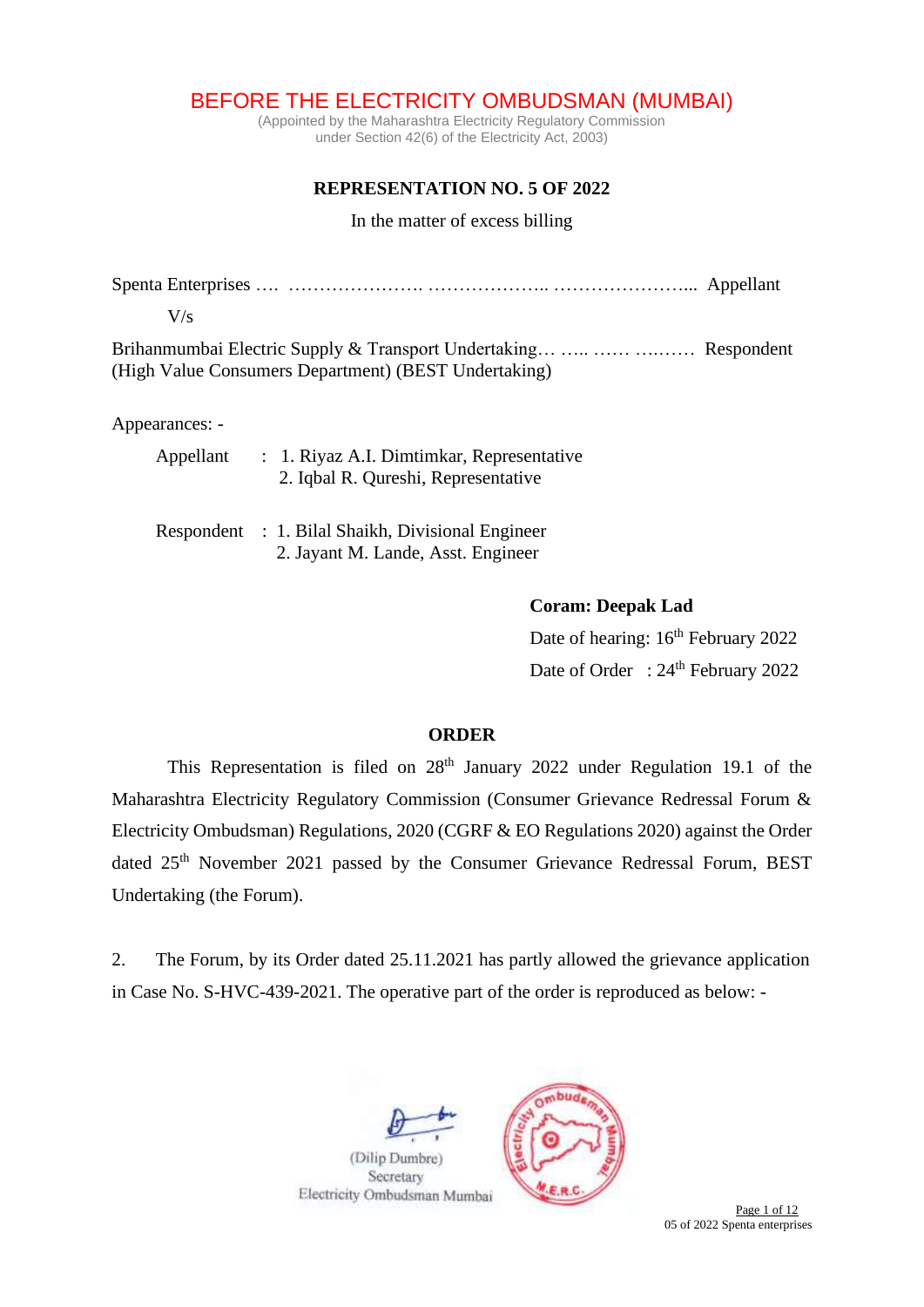*"2.0 The Respondent Undertaking is directed to modify the bill of November 2020 under clause no. 16.4.1 in respect of bill for the month of November 2020 for consumption of 4057 units only and to give appropriate credit to the complainant."*

3. Aggrieved by the order of the Forum, the Appellant filed this Representation which is stated in brief as below: -

- (i) The Appellant is situated at Rapid Heights Cooperative Housing Society, Kolsa Street, behind Pydhonie Police Station, Mandvi, Mumbai who is also a Developer of Rapid Heights. It is having electric connection (No.102-001-0543) which is used for the purpose of Car Lift from ground to parking zone of the Rapid Heights Building.
- (ii) The use of electric connection of Car Lift is less as there is limited allotment of carsin parking zone. The Respondent installed a Meter No. P190058 on 21.08.2019 at the society complex for Car Lift. The average consumption is less than 50 units per month up to the month of February 2020.
- (iii) The Appellant has received very high electricity bills for the period from March 2020 to October 2020. Therefore, oral complaint was lodged with the Respondent on 05.10.2020. The High Value Consumers Department of the Respondent checked the meter in presence of the Appellant on 21.10.2020. The Respondent has put the remark on its Site Test Report that there was no display / no MRI and push buttons were not operating properly*.* This clearly established that the meter was defective. Thereafter, the meter was again retested by the Testing Team of the Respondent on site in presence of the Appellant. The Test Report of the meter stated that there was No Display / No MRI of the meter.
- (iv) However, during lockdown of Covid-19 Epidemic, there was sudden increase in consumption for the period from March 2020 to November 2020, though the use of Car Lift was limited. Despite this fact, the Respondent has insisted to make the payment of Rs.1,00,000/- on 26.11.2020 towards part payment. The Appellant has paid the said amount on 03.12.2020 under protest.
- (v) The Appellant has submitted written complaint to the Respondent on 21.02.2021. It was stated in the complaint that electric bills for the past few months since March





Page 2 of 12 05 of 2022 Spenta enterprises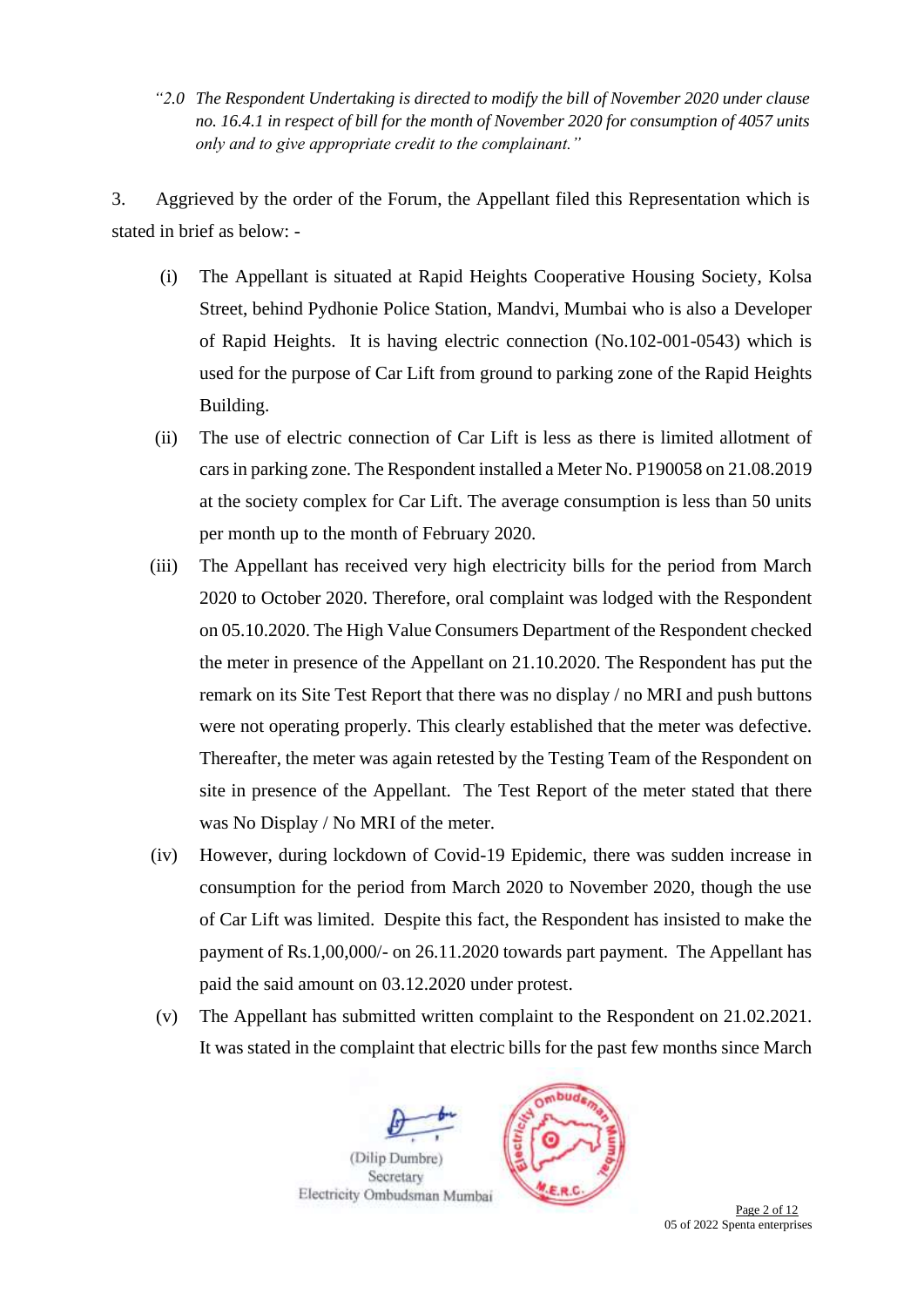2020 was very much high and it was suspected that wrong reading has been taken. It was further stated in the letter that prior to the installation of new meter, the unit consumption was not more than 100 units and after replacement of meter it was recorded as 110, 117 and 135 units of respective months. The consumption pattern did not vary considerably.

- (vi) Since there was no amicable solution, the Appellant filed its grievance application to the Forum on 17.08.2021. During the hearing, the representative of the Respondent said that they are not in support of the complainants' grievances and said that electricity was used from A/c. No.102-001-0543 (Car Lift) for lifting of water unauthorizedly as Water Pump connection was disconnected for nonpayment of arrears.
- (vii) In the first place, the Appellant submits that there is no evidence that the electricity for Water Pump meter, connection of which was disconnected, was used from the meter connection provided for Car Lift. There is no substance in the assumption of the Respondent that it was unauthorizedly used. Secondly, why it was not pointed out at the same time. Hence, allegation or assumption in case of unauthorized use of electricity is not acceptable, and therefore the Appellant prayed that this order be passed based on actual / physical facts and not on assumption. The Forum, by its Order dated 25.11.2021 has disposed the grievance application without touching the basic issue.
- (viii) Moreover, the Appellant has humbly requested to condone the delay for filing the Representation since there was restriction on movement of people to prevent the spread of covid / omicron.
- (ix) In view of above, the Appellant prays that the Respondent be directed
	- a) To refund the payment of Rs.1,00,000/- on account for Car Lift meter after adjusting the consumed units.
	- b) To cancel the bills from March 2020 to November 2020.
- 4. The Respondent filed its reply by letter dated 11.02.2022 which is stated in brief as under:





**Page 3 of 12** 05 of 2022 Spenta enterprises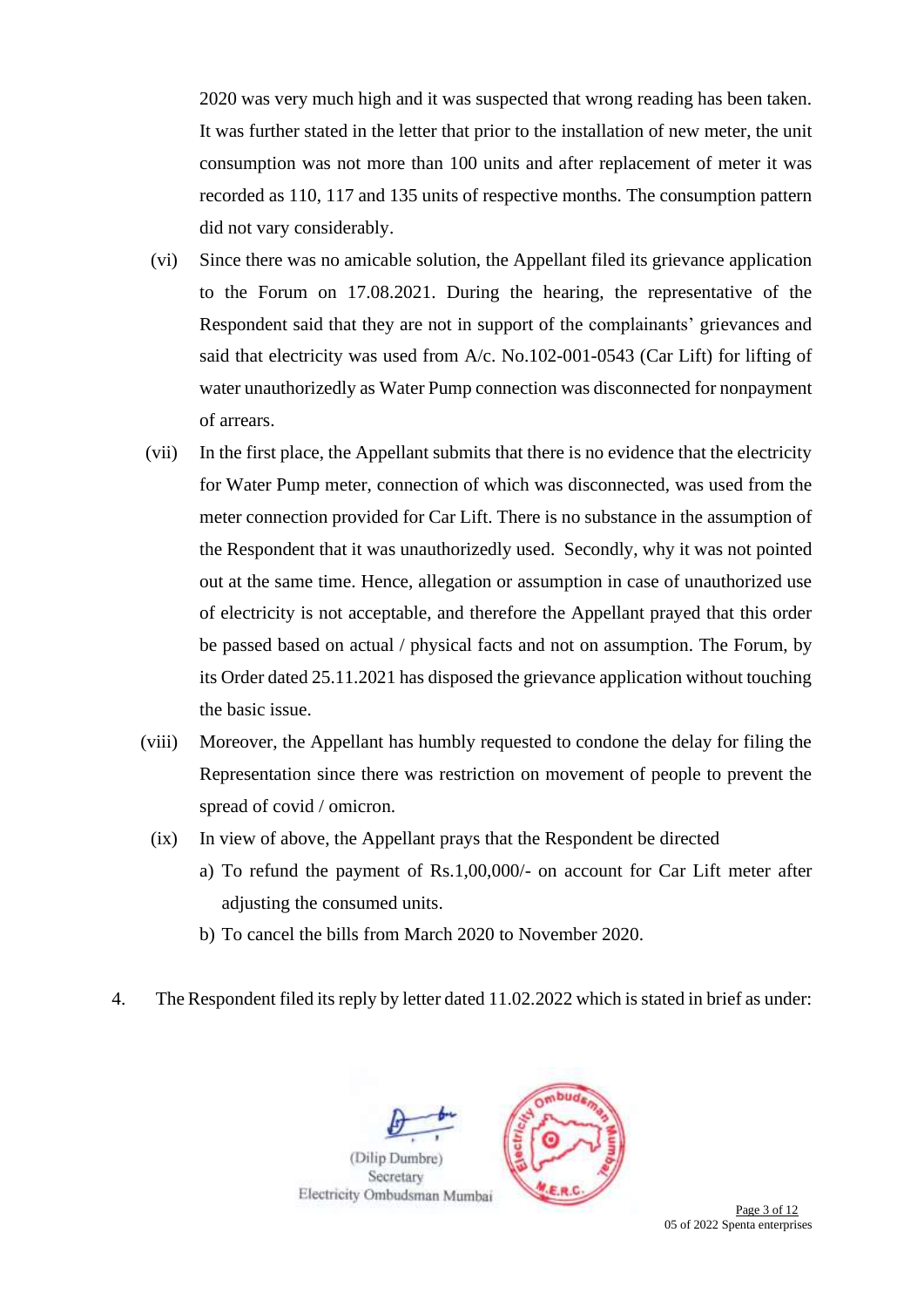- (i) The Appellant is a Developer having sanctioned load of 50 KW (No. 102-001- 0543) for the purpose of Car Lift from ground to parking zone at Plot–CS 1265- 1266, 27/29, Rapid Heights CHS, Kolsa Street, behind Pydhonie Police Station, Mandvi, Mumbai.
- (ii) Three Phase Meter (Linkwell Telesystems make, Sr. No. P190058, 50-100A capacity) was installed for the Appellant on 21.08.2019. The consumption pattern of the Appellant was less than 50 units per month up to January 2020 (billing month February 2020). The consumption of the Appellant was increased from February 2020. The Appellant consumed 3051 units in February 2020 which was billed in March 2020.
- (iii) Since the readings of meter No. P190058 could not be obtained due to lockdown, the monthly bills of April to June 2020 (consumption of March to May 2020) were generated assuming the unit consumption period of February 2020. In the bills of May & June 2020, only 10% of the estimated consumption was charged, as per the guidelines issued by the Maharashtra Electricity Regulatory Commission (the Commission).
- (iv) In the month of July 2020, the meter reading was obtained and the accumulated consumption of 16825 units (consumption period from 01.03.2020 to 31.06.2020) was levied in the bill. At the same time, credit towards the amount levied against the estimated bills of April to June 2020 was given in the bill of July 2020.
- (v) The monthly bills from August to October 2020 (consumption period of July to September 2020) were generated as per the actual consumption recorded by the meter and downloaded through Common Meter Reading Instrument (CMRI). The monthly unit consumption during this period is as given below:

| Billing   |           | Consumption   Units consumed |  |  |
|-----------|-----------|------------------------------|--|--|
| Month     | Period    | (Units)                      |  |  |
| Aug- $20$ | $Jul-20$  | 4083                         |  |  |
| $Sep-20$  | Aug- $20$ | 3948                         |  |  |
| $Oct-20$  | $Sep-20$  | 4139                         |  |  |



**Page 4 of 12** 05 of 2022 Spenta enterprises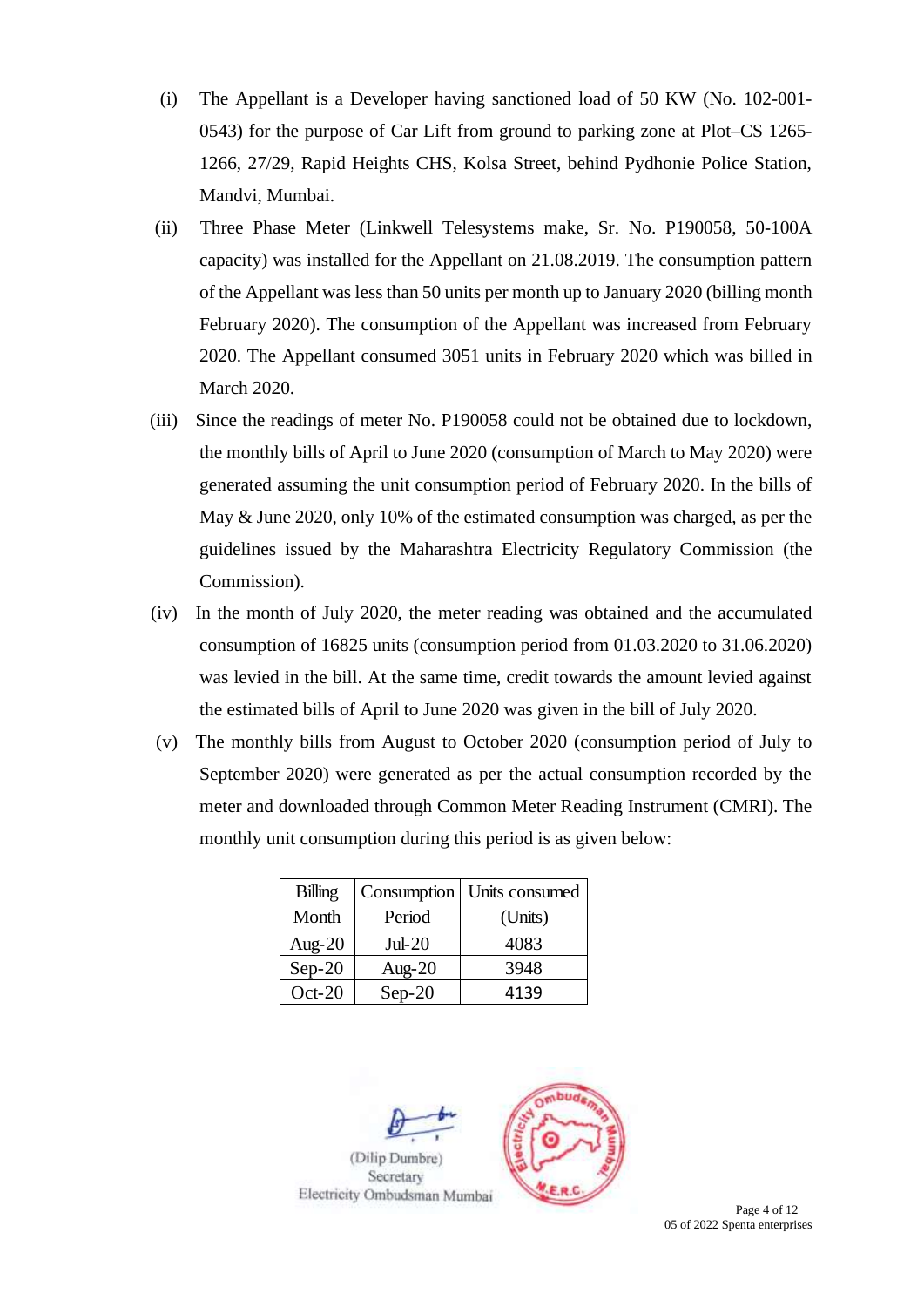- (vi) The Appellant has orally complained about testing the meter on 21.10.2020. The meter was tested on 21.10.2020 in presence of the Appellant. During site testing, it was observed that the push button of the meter was not operating properly, and there were water drops inside the meter screen. Reading parameters could not be obtained through CMRI nor the meter display was visible and hence the meter is declared as No Display/No MRI (NDNM). Hence, the bill for the month of November 2020 was generated for 4192 kWh units on estimated basis.
- (vii) The said meter was replaced by new meter (No.P200525) on 31.10.2020. The Appellant paid Rs.1,00,000/- on 03.12.2020 on its account. The removed meter was again tested on 27.02.2021 by Meter Department (Testing Section) of the Respondent. During testing, the meter was found defective.
- (viii) The Appellant approached the Forum on 17.08.2021. The Forum, by its Order dated 25.11.2021 has partly allowed the grievance application in Case No. S-HVC-439- 2021 with direction to revise the bill of November 2020 as per provision of Regulation 16.4.1 of the Maharashtra Electricity Regulatory Commission (Electricity Supply Code and Standards of Performance of Distribution Licensees including Power Quality) Regulations, 2021 (Supply Code & SOP Regulations 2021) for consumption of 4057 units only. This order of the Forum has been implemented by Respondent and necessary credit towards the difference (i.e., 4192-4057) 135 kWh Units is given in the bill for the month of December 2021.
	- (ix) The Appellant has raised high bill complaint for March 2020 on 21.02.2021 i.e., after the lapse of about one year. The billing for the period of March 2020 to October 2020 was based on the readings downloaded through CMRI, hence question of wrong reading does not arise. Therefore, the billing has been done according to the actual consumption.
	- (x) The Appellant is having four connections, and its meters are located in the same meter room. Details are tabulated below:





**Page 5 of 12** 05 of 2022 Spenta enterprises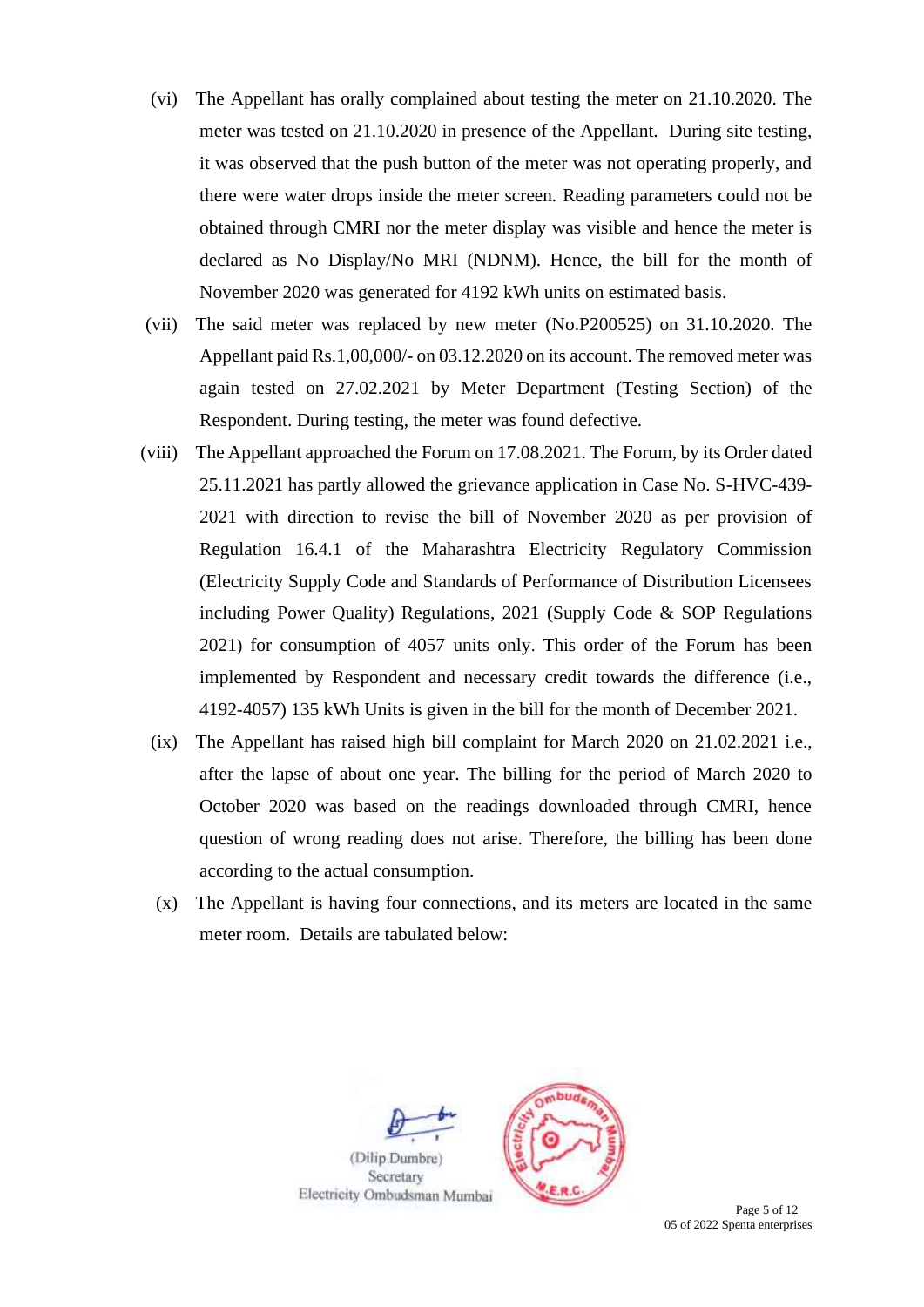| <b>Purpose</b>                                             | Consumer A/c No.                                 | <b>Previous Meter No.</b>                           | <b>Replaced Meter</b>                                      | <b>Remarks</b>            |
|------------------------------------------------------------|--------------------------------------------------|-----------------------------------------------------|------------------------------------------------------------|---------------------------|
| <b>Car Lift</b>                                            | 102-001-543                                      | P <sub>190058</sub><br>(Defective on<br>21.10.2020) | P <sub>200525</sub><br>(From<br>31.10.2020)                | Dispute                   |
| $G+32$<br>(Water<br>Pump/<br><b>Staircase</b><br>lighting) | 394-247-001                                      | N <sub>123962</sub><br>(Till 06.02.2020)            | No. M209971<br>(From<br>27.10.2021)<br>$(394 - 247 - 135)$ | Dispute                   |
| Passenger<br>$Lift-1$                                      | 1.394-247-088<br>2. 102-001-762<br>3.102-001-870 | N <sub>127468</sub>                                 | P182616                                                    | N <sub>0</sub><br>Dispute |
| Passenger<br>$Lift-2$                                      | 394-247-118                                      | N177741                                             |                                                            | N <sub>0</sub><br>Dispute |

Details about Car Lift Connection, and Water Pump & Common Lighting

- ➢ The meter No. N123962 (Consumer No: 394-247-001) which was catering the load of water pump and common lighting was removed by the Respondent on 06.02.2020 due to non-payment of bills.
- ➢ It remained disconnected till 27.10.2021. After payment of outstanding dues, new Meter Connection (Consumer No: - 394-247-135) with Meter No. M209971was released for the same purpose.
- $\triangleright$  Hence, it is to be noted that there was no meter for catering load of Water Pump and common lighting for the period from 06.02.2020 to 27.10.2020 (almost 9 months).
- ➢ The consumption on Car Lift Meter (No P190058) was found increased from February 2020 (billing month March 2020) to September / October 2020.
- ➢ This Car Lift Meter was declared defective on 21.10.2020 and replaced by Meter No. P200525 on 31.10.2020.
- ➢ After installation of meter No.M209971, consumption on Car Lift Meter has dropped to the extent of Water Pump & Common Lighting consumption.

buc



**Page 6 of 12** 05 of 2022 Spenta enterprises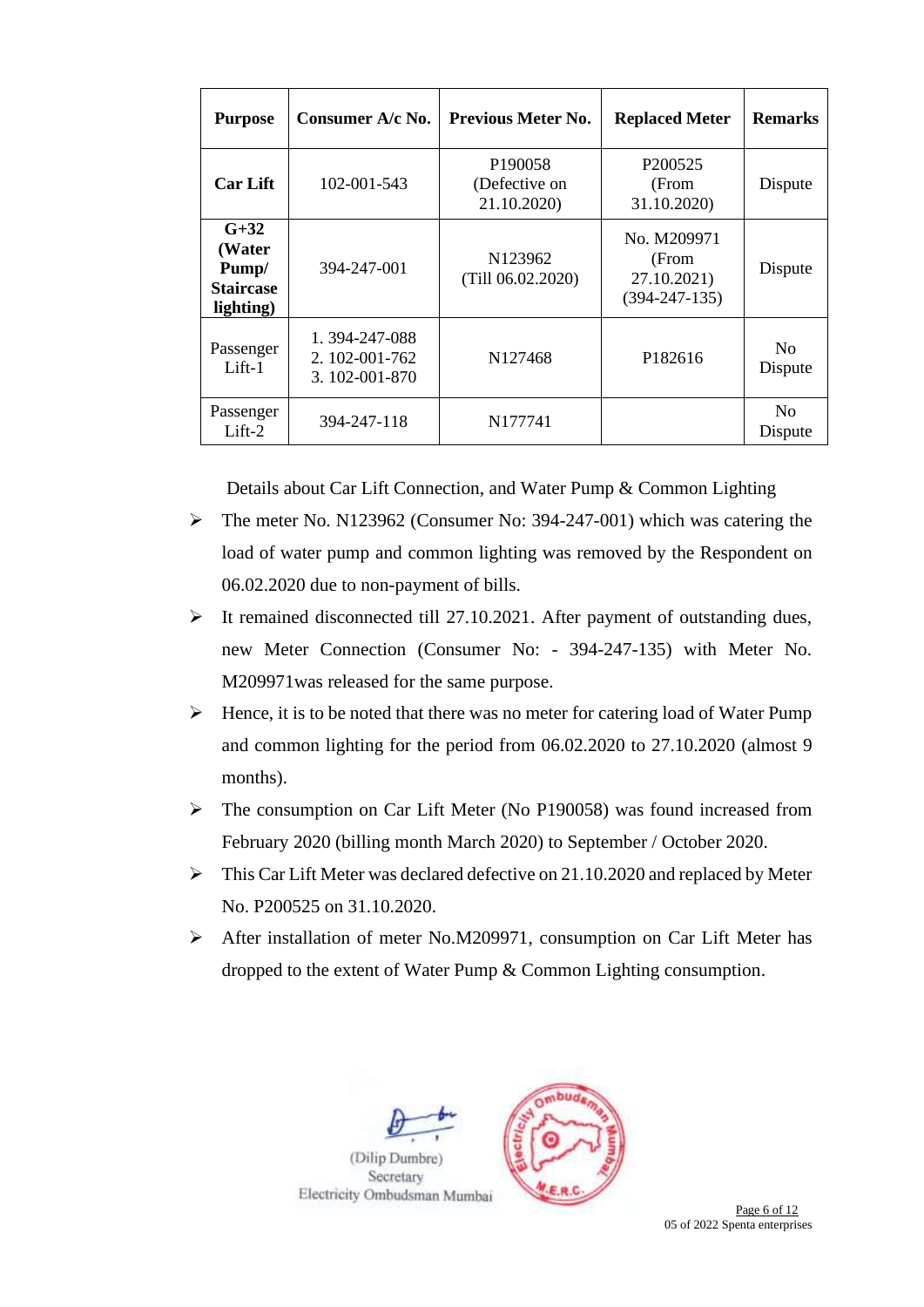- (xi) The Appellant has not given any explanation about catering the load of Water Pump and Common lighting during the above period. Hence, from the consumption pattern of Common Amenity meter, it seems that the load of Water Pump and Common Lighting during disputed period might be met through the Meter No. P190058 meant for Car Lift, due to which its consumption has increased. Whatever may be the reason, the billing was done by Respondent for the period from March 2020 to October 2020 based on actual CMRI reading and same is in order.
- (xii) As contended by the Appellant, even after keeping aside the circumstantial evidence of meeting the load requirement of water pump and common lighting, when Meter for these installations was in the disconnected / removed position, the Appellant is liable to pay the bills for Car Lift Meter (No. P190058) on the following grounds:
	- A) The bills for meter No. P190058, since its installation up to the month of October 2020, are as per the actual consumption recorded by the meter.
	- B) The consumption levied in bill of November 2020 was estimated in line with the order passed by the Forum and as per the Regulations laid down by the Commission.
- (xiii) The bills raised by the Respondent for the billing months March 2020 to October 2020 are as per actual consumption recorded by the meter and only bill for month of November 2020 was based on estimated billing in accordance with the relevant Regulations of the Commission. Moreover, the Respondent has given relief to the Appellant as per the directives of the Forum.
- (xiv) The Respondent prays that the Representation of the Appellant be rejected with direction to it to pay the outstanding bills without further delay.

5. The hearing was held on 16.02.2022 on e-platform through Video Conferencing due to Covid-19 epidemic. The Appellant argued its case stating that an oral complaint of wrong billing was given on 05.10.2020 for Car Lift Meter No. P190058 for the period March 2020 to October 2020. This Car Lift is used by only one tenant and its consumption pattern is less than 50 units per month. However, the Respondent has abnormally billed in the range of 3000 to 4000 units per month for the period March 2020 to November 2020. The Respondent checked



Secretary Electricity Ombudsman Mumbai



**Page 7 of 12** 05 of 2022 Spenta enterprises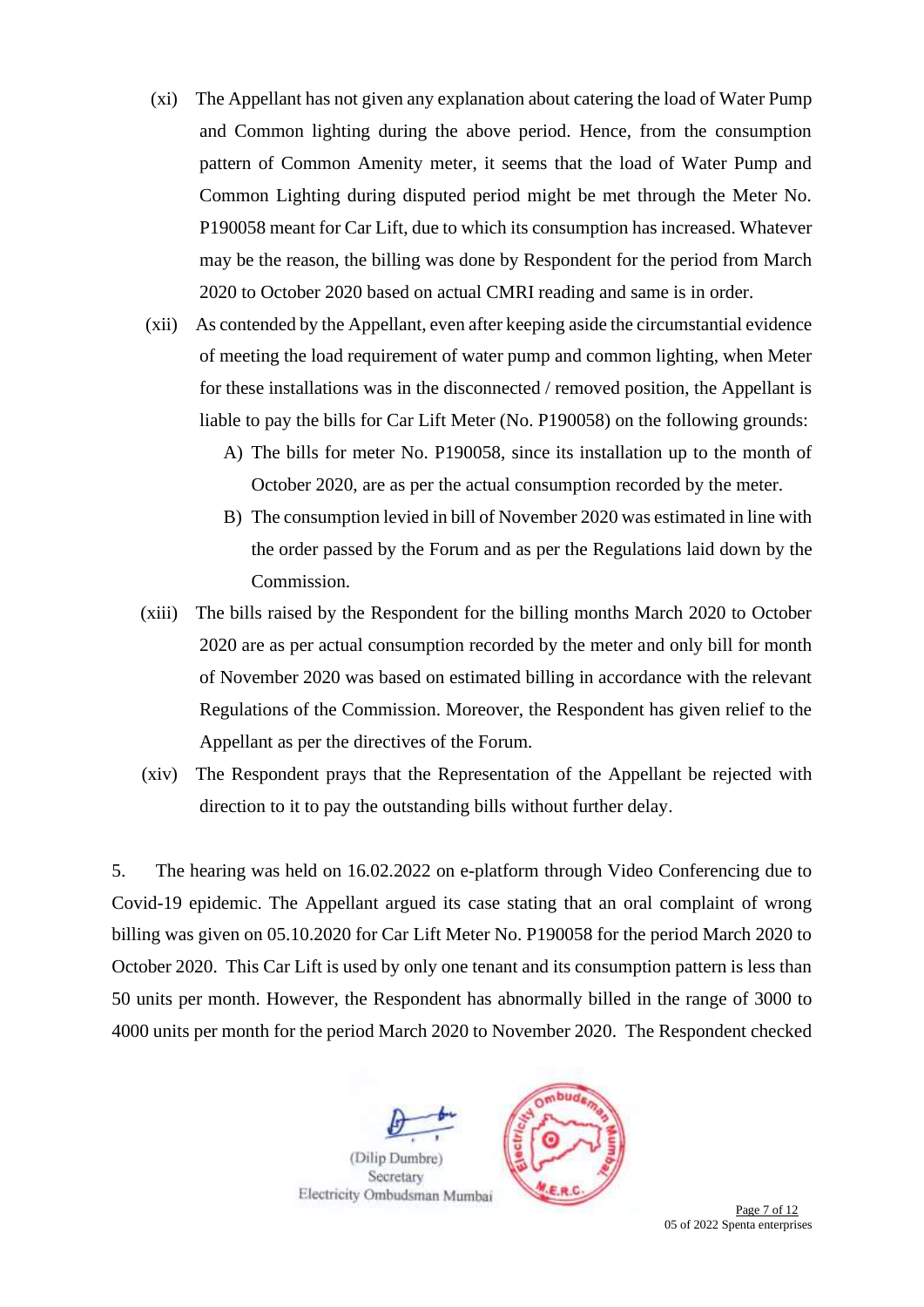the meter in presence of the Appellant on 21.10.2020 and it was noted that there was no display /no MRI*.* This clearly established that the meter was defective. The defective meter was replaced on 31.10.2020, and after replacement of meter, the consumption recorded as 110, 117 and 135 units of respective months. The Appellant has paid Rs.1,00,000/- on 03.12.2020 under protest hoping that the matter would be settled in due course of time. A written complaint was also given to the Respondent on 21.02.2021. Subsequently, the Appellant approached the Forum on 17.08.2021. The Forum, by its order dated 25.11.2021 has disposed of the grievance without giving any substantial benefit. The Appellant further argued that the electric supply was not used from the Car Lift meter for usage of water pump and common lighting. In view of above, the Appellant prays that the Respondent be directed that the payment of Rs.1,00,000/ on account for Car Lift meter may be refunded after adjusting the consumed units, and the bills from March 2020 to November 2020 be cancelled.

6. The Respondent stated that the Appellant's society had four electricity connections, namely, (a) for water pump and common lighting, (b) for Passenger Lift-1 (c) for Passenger Lift-2 and (d) for Car Lift. Out of these 4 connections, the connection of water pump and common lighting was in arrears. The Respondent removed the meter of said connection on 06.02.2020. The Respondent further stated that normally the readings are taken by CMRI method by downloading the meter data. The reading of Car Lift meter was also taken by MRI in the billing month of March 2020, which was 0003269 kWh, the consumption was 3051 units and its KVA MD recorded was 34.24 kVA. There was lockdown from March 2020 onwards. The Respondent was not able to take readings on site hence the Appellant was billed on average consumption for billing months of April to June 2020 as per the guidelines of the Commission. The accumulated actual reading of the said meter was taken in June 2020 which was 0020094 kWh having consumption of 16825 units. The bill is spread out for 4 months giving slab benefit. Further, the Appellant is billed as per actual consumption for the billing month of August 2020 to October 2020. There was oral complaint from the Appellant for No Display on meter. The meter was tested on site on 21.10.2020 in presence of the Appellant. It was observed that meter push button was not operating properly. There was no display on the meter. It was not possible to download the MRI data of the meter. The peculiar observation was noted





**Page 8 of 12** 05 of 2022 Spenta enterprises

Electricity Ombudsman Mumbai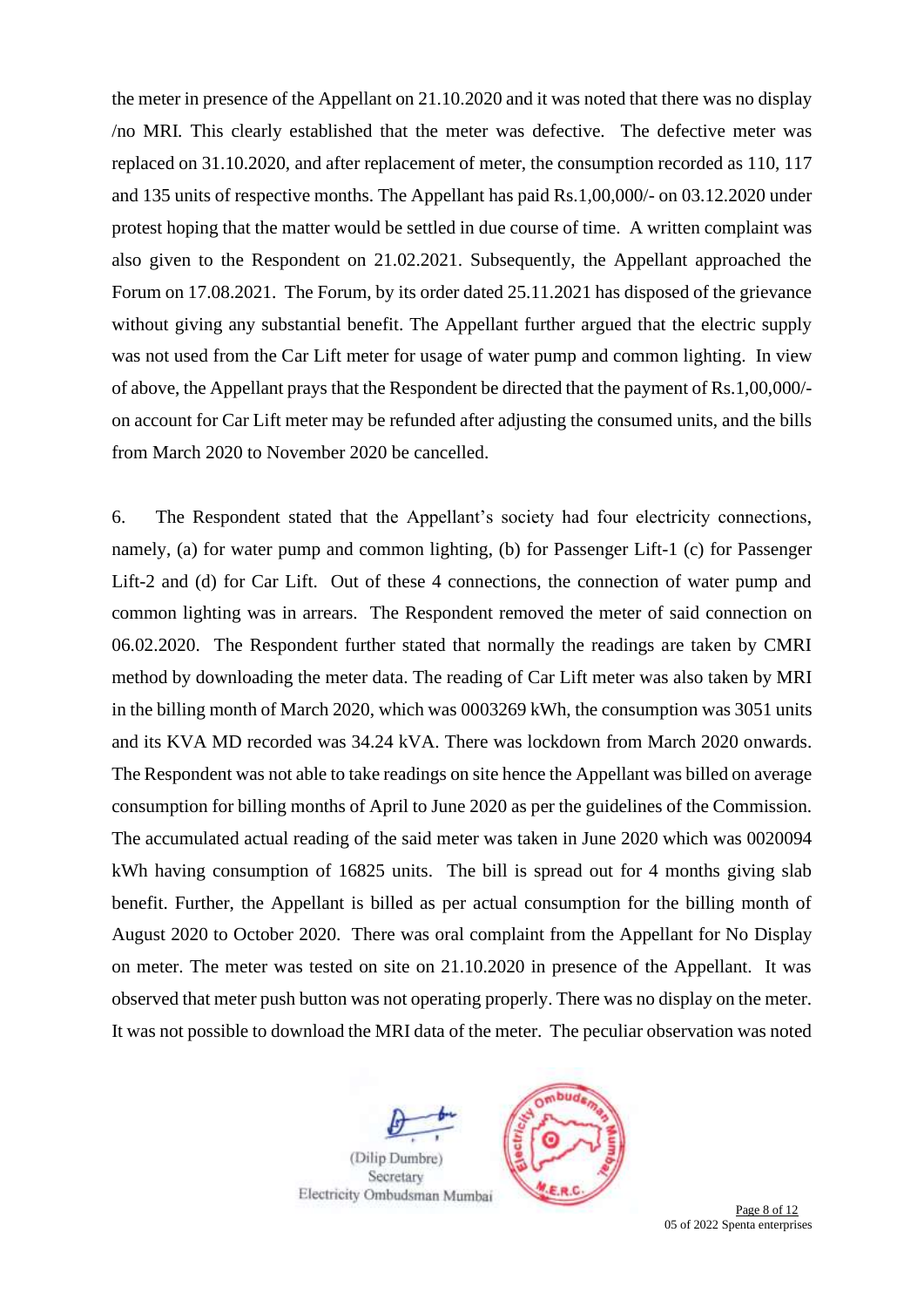that there were water drops/ moisture inside the meter screen of the car lift meter whereas there was no water leakage in the meter room and the other three meters were found intact and without any moisture. The Appellant's society has paid the outstanding dues of water pump meter as well as statutory charges. The said connection was made Live on 27.10.2020. Further, the car lift defective meter was replaced on 31.10.2020 and thereby, the consumption of car lift meter got reduced probably due to removal of the water pump & common lighting load from the car lift connection. The Respondent further pointed out that the Appellant complained of high bill after nine months when the water pump connection was made Live. The Respondent argued that the Appellant has used water pump connection on car lift meter from 06.02.2020 to 27.10.2020 (when there was no meter for water pump). All the readings of the disputed period were taken by downloading on CMRI hence the consumption recorded is correct and also supports the KW (in the range of 25 to 29 KW) and KVA (in the range of 33 to 38 KVA) readings, recorded on the CMRI. The meter was found defective when it was tested on 21.10.2020. Total consumption of four meters remains near about same from March 2020 to November 2020 which is kept on record. The Respondent prays that the Representation of the Appellant be rejected and to direct the Appellant to pay the outstanding bills without further delay.

7. During the hearing, the undersigned raised a question to the Appellant as to how water for 32 storied building of the Appellant was lifted from the ground level. It replied that the water tanker has motor to lift the water to the top floor overhead tank. Then, I raised a question that this appears to be not possible technically as no water tanker can lift water to the overhead tank on the 32nd floor, to this the Appellant's Representative remained silent and did not contest. I further directed the Appellant to provide consumption of all four meters over a period of one year including the impugned period.

8. The Respondent vide its letter which is received in this office on 21.02.2022 has stated that the Appellant submitted an application in prescribed form for new electricity connection on 29.03.2019 for the purpose of car lift to be used for commercial purpose. However, the Appellant did not submit any data as directed.



(Dilip Dumbre) Secretary Electricity Ombudsman Mumbai



Page 9 of 12 05 of 2022 Spenta enterprises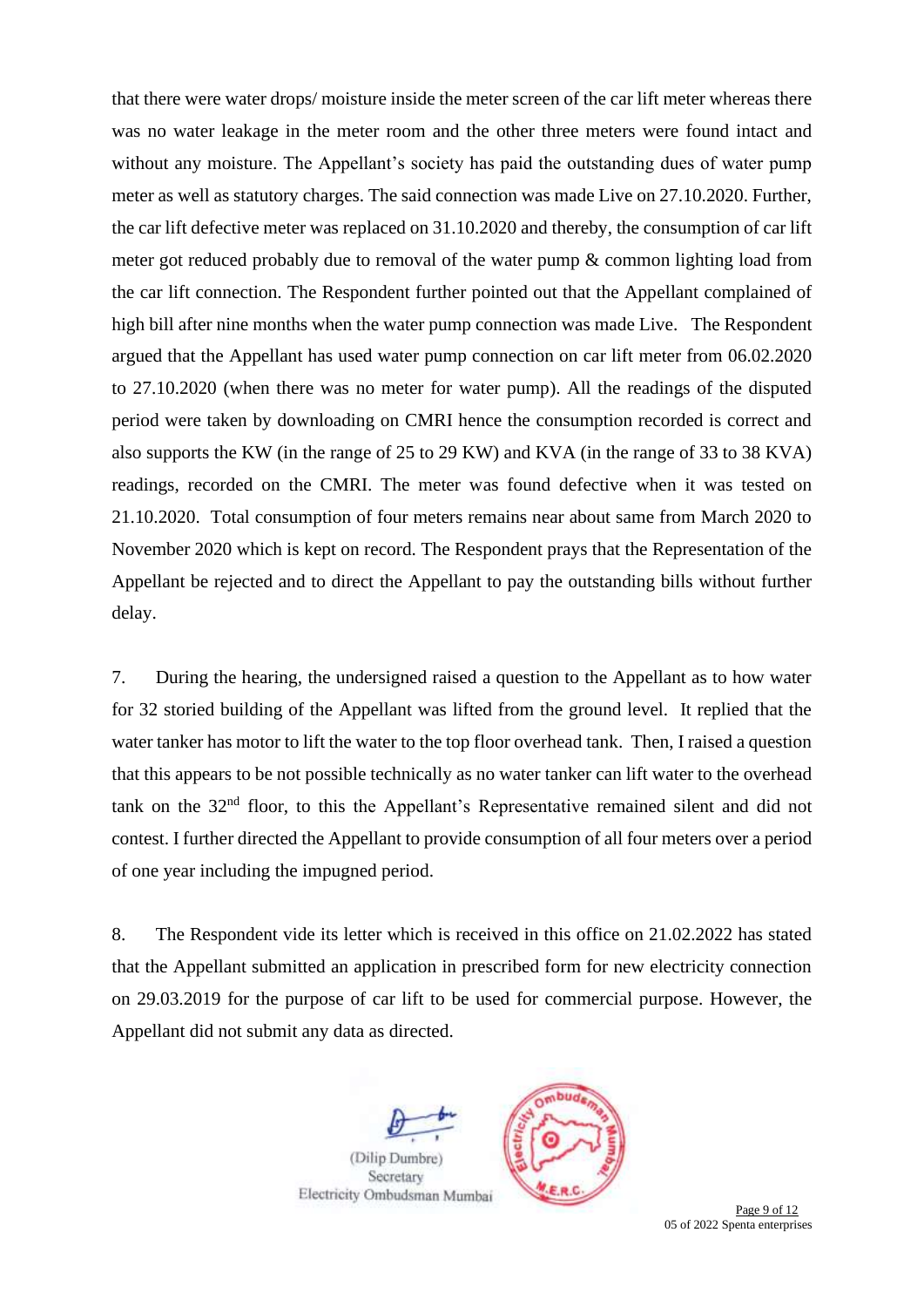## **Analysis and Ruling:**

9. Heard the parties and perused the documents on record. The statistical data of Car Lift connection and Water Pump & Common Lighting connection is tabulated below:

| <b>Purpose</b> | Car Lift            | Water Pump/<br>Staircase lighting | Remark                               | <b>Purpose</b> | Car Lift            | Water<br>Pump/<br><b>Staircase</b><br>lighting | Remark |
|----------------|---------------------|-----------------------------------|--------------------------------------|----------------|---------------------|------------------------------------------------|--------|
| Month          | kWh<br>Cons.(Units) | kWh Cons.(Units)                  |                                      | Month          | kWh<br>Cons.(Units) | <b>kWh</b><br>Cons.(Units)                     |        |
| $Sep-19$       | 15                  | 5551                              |                                      | Dec-20         | 110                 | 4378                                           |        |
| $Oct-19$       | 42                  | 4410                              |                                      | $Jan-21$       | 117                 | 3973                                           |        |
| <b>Nov-19</b>  | 42                  | 4961                              |                                      | Feb-21         | 135                 | 3300                                           |        |
| $Dec-19$       | 28                  | 4767                              |                                      | Mar-21         | 122                 | 3742                                           |        |
| $Jan-20$       | 43                  | 4704                              |                                      | Apr-21         | 154                 | 3910                                           |        |
| Feb-20         | 35                  | 3225                              |                                      | $May-21$       | 147                 | 3819                                           |        |
| Mar-20         | 3051                | $Nil$ ***                         | ***Meter<br>Removed                  | $Jun-21$       | 108                 | 4474                                           |        |
| Apr-20         | 3051*               | Nil                               |                                      | $Jul-21$       | 135                 | 3805                                           |        |
| $May-20$       | 3051*               | Nil                               | * Average billing<br>due to lockdown | Aug-21         | 55                  | 3915                                           |        |
| $Jun-20$       | 3051*               | Nil                               |                                      | $Sep-21$       | 14                  | 4239                                           |        |
| Jul-20         | 16825               | Nil                               |                                      | Oct-21         | 93                  | 4104                                           |        |
| Aug-20         | 4083                | Nil                               |                                      | <b>Nov-21</b>  | 270                 | 4334                                           |        |
| $Sep-20$       | 3948                | Nil                               |                                      | $Dec-21$       | 222                 | 4474                                           |        |
| Oct-20         | 4139                | Nil                               |                                      | $Jan-22$       | 173                 | 4006                                           |        |
| <b>Nov-20</b>  | R                   | 4104                              | ** Accumulated<br>consumption        |                |                     |                                                |        |

10. Important issues in the case are noted as below:

- ➢ Total 4 connections are there in the same premises of the Appellant.
- ➢ Dispute is about consumption recorded on meter of Car Lift connection, and Water Pump & Common Lighting connection.
- $\triangleright$  All readings are taken by CMRI.
- ➢ Water Pump & Common Lighting connection was disconnected for arrears on 06.02.2020.
- $\triangleright$  Car Lift connection meter which has a consumption pattern of about less than 100 units consumption till January 2020, suddenly increased from February 2020, and it continued to be on higher side till new connection for Water Pump & Common Lighting was released after payment of arrears.



05 of 2022 Spenta enterprises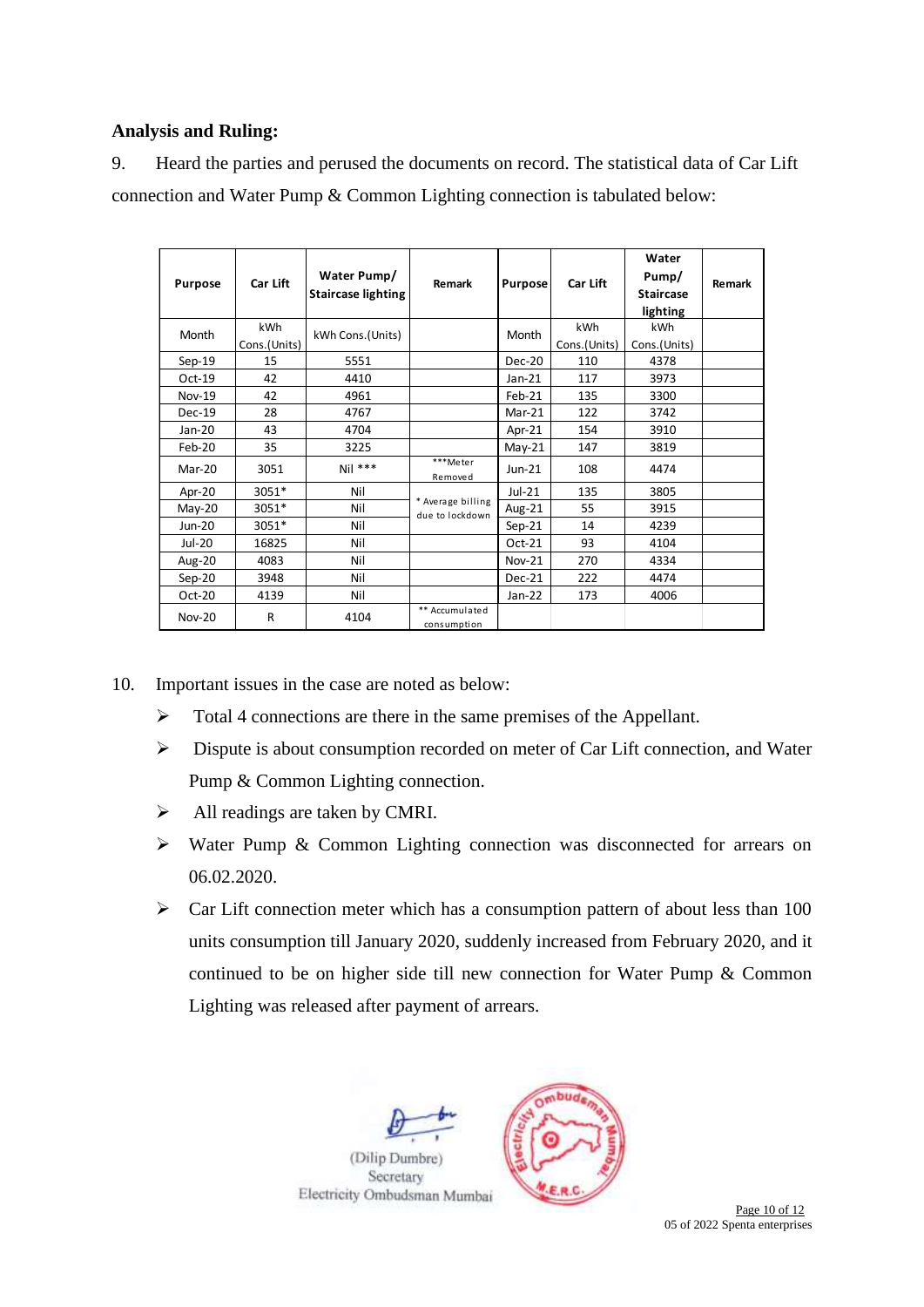- ➢ Car Lift connection's readings were taken by the Respondent through CMRI and till September 2020, the readings were showing higher demand and higher consumption so there cannot be any reason to doubt it. Only in October 2020, when the complaint was received, it was noticed that this meter lost its display, and some moisture was visible inside the meter.
- $\triangleright$  The Appellant did not point out or complained about higher consumption till October 2020 when it was receiving higher bills from March 2020 onwards. Even this complaint was oral.
- $\triangleright$  The Appellant in its submission has alleged that there is no direct evidence of it using Water Pump & Common Lighting load on Car Lift, however, it did not explain as to how water can be lifted on  $32<sup>nd</sup>$  floor from the ground level.

11. From the above, I observed that rising of consumption in Car Lift meter from February 2020 to October 2020 and then showing reduced consumption, and disconnection of Water Pump & Common Lighting connection from February 2020 till October 2020 are self-speaking events and is strong circumstantial evidence which establishes a direct nexus between the two. It cannot be a simple coincidence. The nexus that clearly establishes that the Water Pump  $\&$ Common Lighting load was internally transferred on the Car Lift connection. The plea for revision of bill under the guise of Car Lift meter going faulty is nothing short of cover up to the internal arrangement that has been done by the Appellant.

12. I will be failing in my duty, if I do not pen down here that no complaint whatever about the high bill for Car Lift connection till October 2020, existence of moisture and water drops inside the meter of Car Lift connection are the telling events of something fishy as far as that meter is concerned. There is more to it than meets the eye. I do not intend to cast any allegation in this regard as the Respondent is silent on this issue.

13. In view of the above, I am of the opinion that as the Respondent has revised the bill for the month of November 2020, there is nothing that remained to be resolved. The order of the Forum sustains.



Secretary Electricity Ombudsman Mumbai

Page 11 of 12 05 of 2022 Spenta enterprises